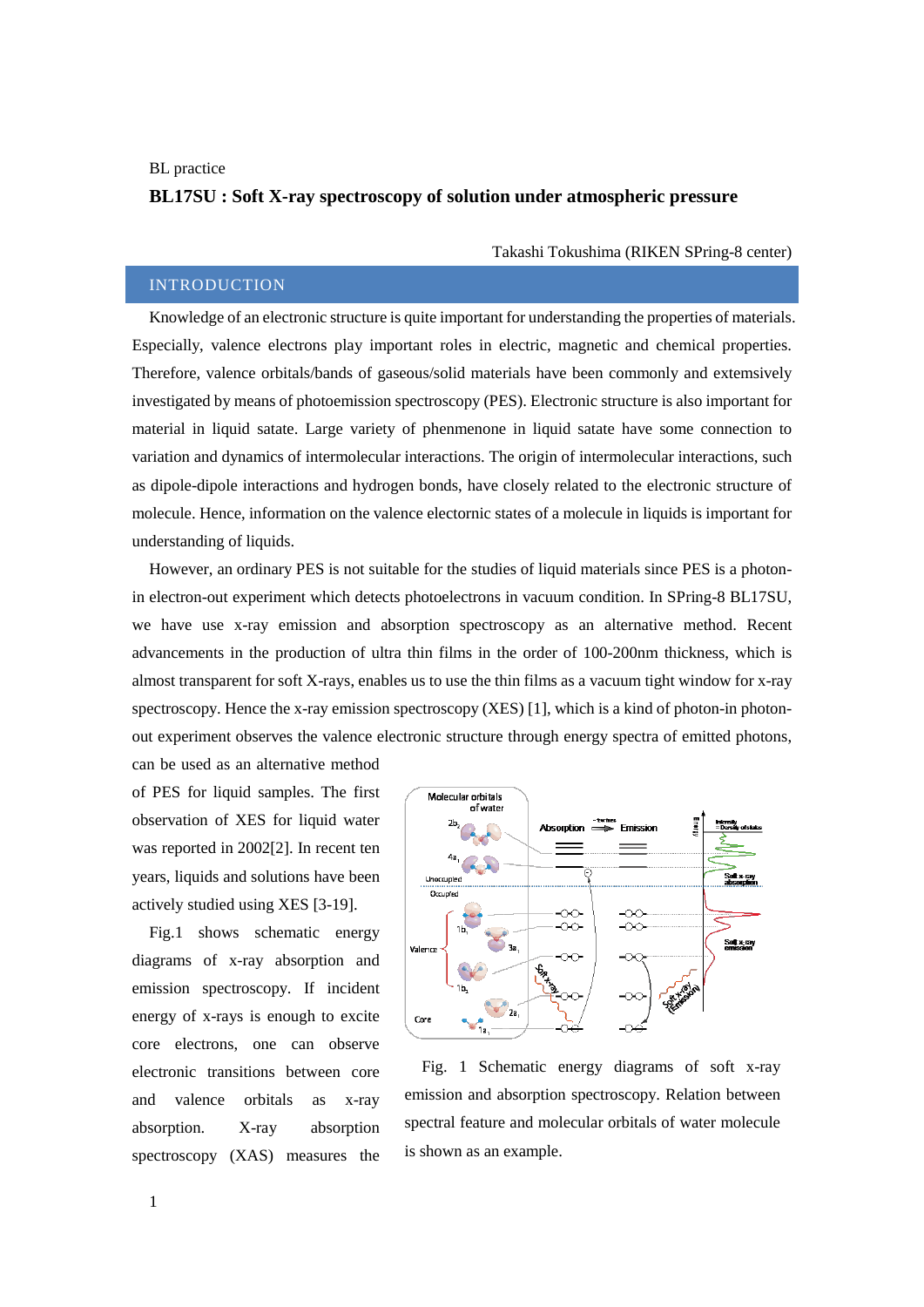absorption coefficient of electron transition from core to unoccupied orbitals and provided information on unoccupied states [20]. Since XAS process generates unstable core hole in the system, subsequent relaxation processes occur within a core-hole lifetime (a few fs for light elements). Major relaxation pathways of the core excited state is Auger electron emission. Energy analysis Auger electron provide information on occupied state and is known as Auger electron spectroscopy. One of the minor relaxation pathways is the x-ray emission. Since x-ray emission is energy release of excess energy due to electronic transitions between core and valence orbitals, XES spectra reflect occupied valence electronic states. While Auger electron spectroscopy reqire vacuum condition to detect electrons for analysing electron kinetic energy, XES is possible to observe emitted soft x-ray photons from sample under atomos pheric pressure through thin film window.

In this text, I'll explaine some of basic of x-ray emission study of solution sample.

## SELECTIVE XES OBSERVATION OF MOLECULE IN SOLUTION SAMPLES

Fig.2A shows the binding energy of core orbits up to 2200 eV (Data were taken from the table of electron binding energies in the "X-ray Data Booklet"[21]). The binding energy of a core orbital is largely different depending on elements. Core level spectroscopies have thus the unique capability to observe elements separately. Fig.2B shows XES spectra of aqueous Fe(III) chloride, which contains

hydrogen, oxygen, iron and chlorine as elements. Owing to difference of binding energy in core orbitals, X-ray emission spectra of oxygen in H2O and iron of Fe(III)Cl<sub>3</sub> were observed at different energy region.

In general, many solutions contain same element in solute and solvent molecules. Especially, organic molecules consist of limited elements such as carbon, nitrogen and oxygen atoms. In this case, element selectivity of XES is not enough to specify [one sort](http://ejje.weblio.jp/content/one+sort) of molecule. Hence, selectivity beyond element selectivity is needed for the research of solution samples using XES.  $Fig. 2 (A)$  binding energies of core orbitals up to



2200 eV for the elements of atomic number less than 36. (B) XES spectra of aqueous Fe(III) chloride.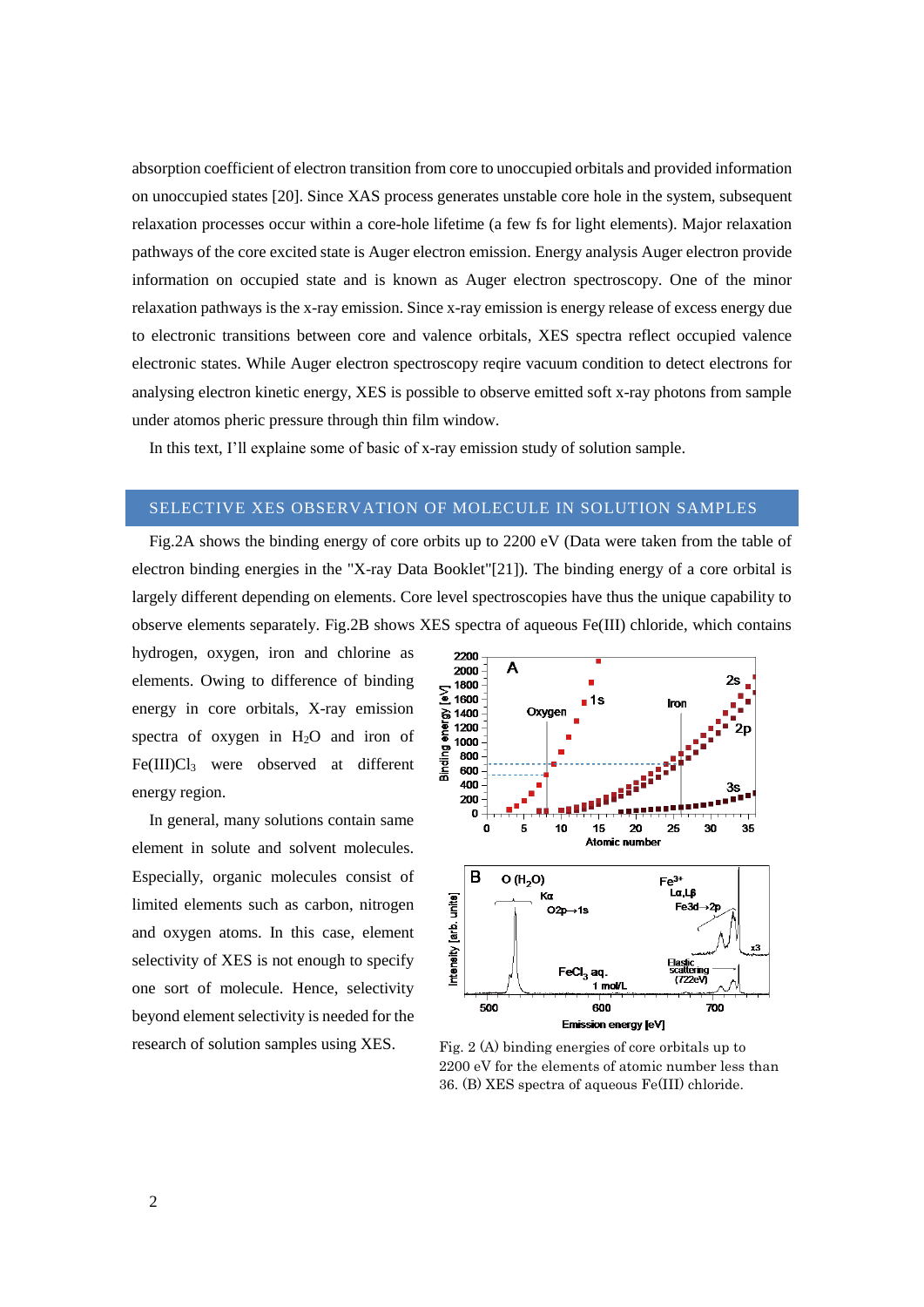Fig. 3A shows the O1s XAS spectrum of liquid acetone, liquid N,N-dimethylformamide (DMF), liquid acetic acid, aqueous acetic acid and liquid water. It might not be hard to find the connection between molecular structure around oxygen and the peak structure of XAS. The O1s XAS spectrum of liquid acetone shows an intense peak at 531.3eV. This peak structure is also appeared in XAS spectra of DMF anc acetic acid with small energy shift. On the other hand, liquid water that has



Fig. 3 (A) XAS spectra of acetone, DMF, acetic acid, aqueous acetic acid and water. Molecular structures of each molecule are depicted on right side of the figure. (B) Schematic drawing of selective excitation of XES.

no C=O type oxygen, then the O1s XAS spectrum shows no peak structure corresponding to the first peak of acetic acid.

Based on XES experiments using BL17SU, the first peak and the second peak in O1s XAS spectrum of acetic acid were assigned to selective excitations of the  $O<sub>C=O</sub> 1s$  and  $O<sub>OH</sub> 1s$  respectively [5, 8]. By tuning excitation energy to such a specific peak corresponding to molecular structure, one can select molecule based on molecular structure as depicted in Fig. 3B.

Fig.4A shows an example of  $O<sub>C=0</sub>$  selective observation for aqueous acetic acid in acid-base equilibrium. In order to perform a selective observation of XES for acetic acid molecules in solvent water, excitation energy was tuned to the  $O_{C=O}$  1s  $\rightarrow \pi^*$  resonance excitation, which is absent in water.

As shown in Fig.4A, pronounced changes of XES spectra depend on pH is observed. Since acid dissociation constant, pKa, of acetic acid in aqueous solution is known to be 4.756 at room temperature, acetic acid molecules exist in the neutral form in the acidic solution with pH 0.29. In contrast, for the basic solution (pH 11.44), the anionic form of acetic acid should be dominant species. In the theoretically calculated XES spectra of neutral and anionic acetic acid plotted below experimental spectra in Fig.4A, all peak structures in the experiment are well reproduced. This result indicates that the selective excitation of XES successfully extracts the occupied valence electronic structure of the acetic acid molecules in aqueous solution.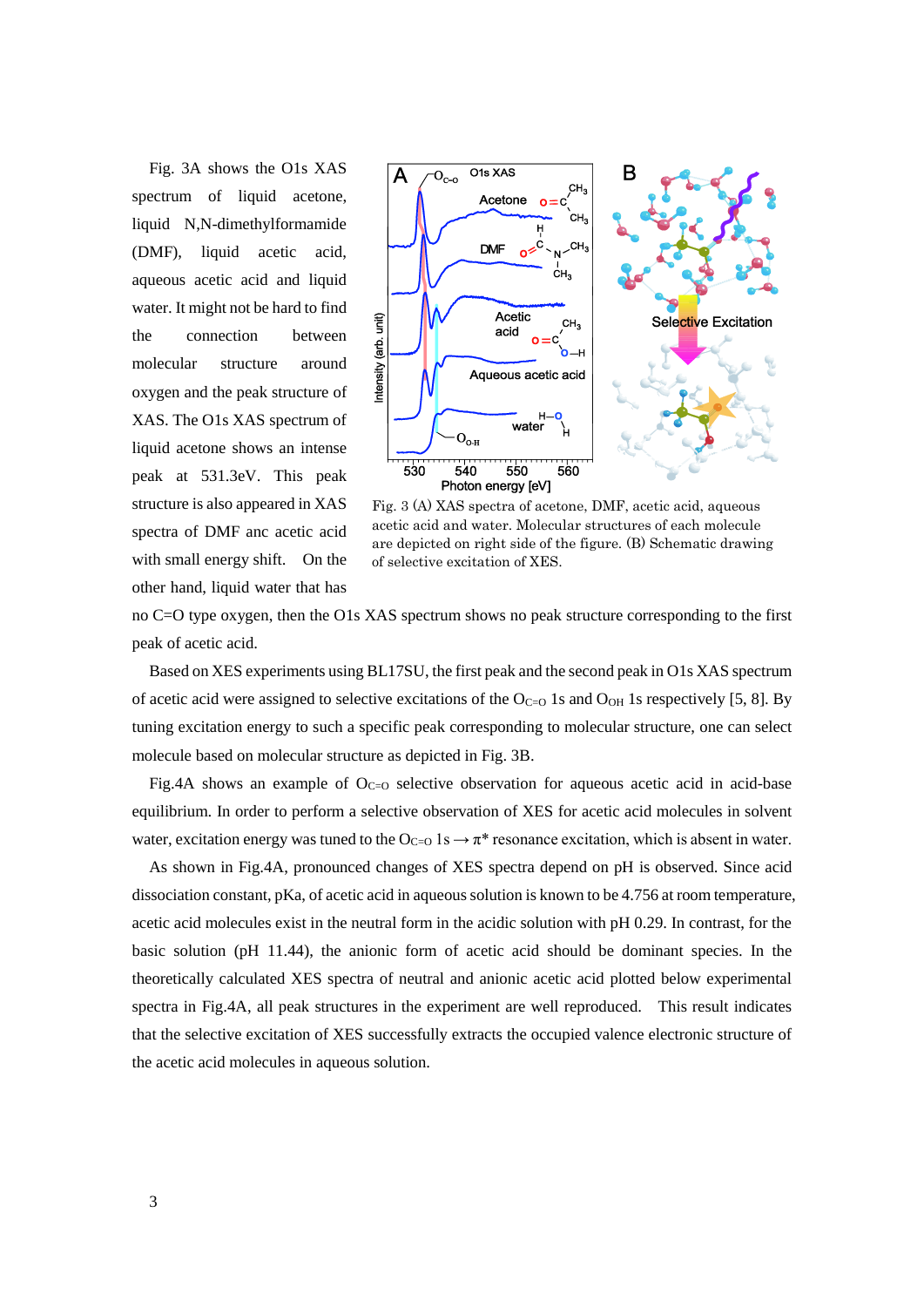Since acetic acid is a sort of acid, dissociation of hydrogen in OH structure carboxyl group occurs in aqueous solution. However, acetic acid is classified as weak acids. Deprotonation occurs as the pH of its solution decreases as shown in the pH evolution of the valence electronic structure probed by XES (see Fig.4B). Importantly, there are five cross points, i.e. isoemissive points, in XES spectra of the pH evolution at least. Isoemissive points indicate the spectra consist of the overlapping signals of two components; two components are neutral and anionic forms of acetic acid in this case. XES is also useful as analytical tool to monitor the ratio of neutral and anionic forms based on the data in Fig.4B (see ref. [5] for detail).

Such kind of selective observation technique is useful for the study of chemical reaction. Because reactants and products in chemical reactions always contain the same elements, electronic state observation using

XES is quite difficult only with element selectivity.



Fig. 4 (A) XES spectra of aqueous acetic acid in acidic and basic solution. Calculated XES spectra based on DFT calculation is plotted in lower part of the plot. The both calculated spectra were shifted by −1.2eV to fit the experimental peak feature with highest intensity. (B) pH dependence of XES spectra.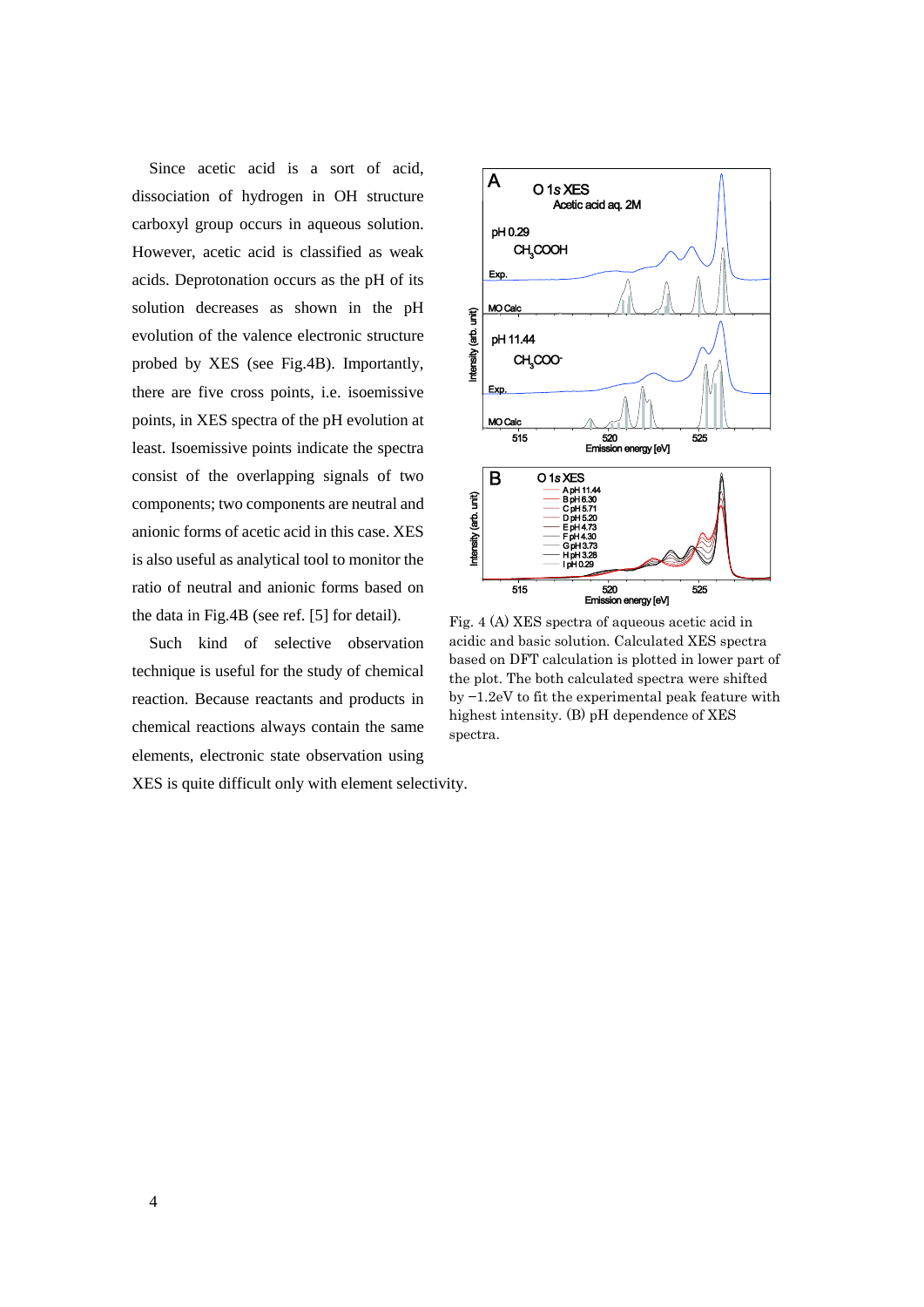# THE SOFT X-RAY UNDULATOR BEAMLINE BL17SU AND THE EXPERIMENTAL APPARATUS

Soft x-ray beamline BL17SU [22] is constructed to advance the spectroscopic studies for mainly solid state physics and materials science using high brilliant soft x-ray undulator. A novel insertion device called a multi-polarization-mode undulator has been developed for BL17SU[23-26]. The insertion device can be operated as a helical, elliptical, pseudo-linear or pseudo-vertical undulator.

Thus, the intense soft x-ray beam of circularly/linearly polarized light of the soft x-ray beam can be obtained at this beamline.

The beamline has branched lines (branch-a and -b) which can be switched by the pre-focusing mirrors and used alternatively. Each branch has high resolution and highly stabilized monochromator [22, 27] and several end-stations. The available energy is ranging between 300 and 1800 eV. Typical resolving power E/ΔE of the monochromator is higher than 10,000 and the photon flux is of the order of  $10^{11}$  photons/s. End-



stations at BL17SU beamline are actively used for studies using PES, XAS, XES spectroscopies and



Fig. 6 An example of detected emission lines of CCD image(a) and corresponding x-ray emission spectra (b).

soft x-ray diffraction.

In the course, the participants will use the end station for liquids and solutions, which is located at the end of branch-a. The apparatus consists of the XES spectrometer, which named High Efficiency Photon Analyzer (HEPA) [28, 29], and the main chamber equipped with the compact flange-mount liquid flow-cell which is designed for the studies of liquids under ambient conditions.

XES spectrometer at BL17SU is a kind of flat-field spectrometer which consists of grating and detector (see Fig.5) with additional optics to increase efficincy [29]. A thinned backillumitated CCD is used as detector. To reduce thermal noise of CCD, detector chip is cooling down around -100 °C by liquid nitrogen. Fig.6 shows an example of detected O1s xray emission from solid Al<sub>2</sub>O<sub>3</sub>.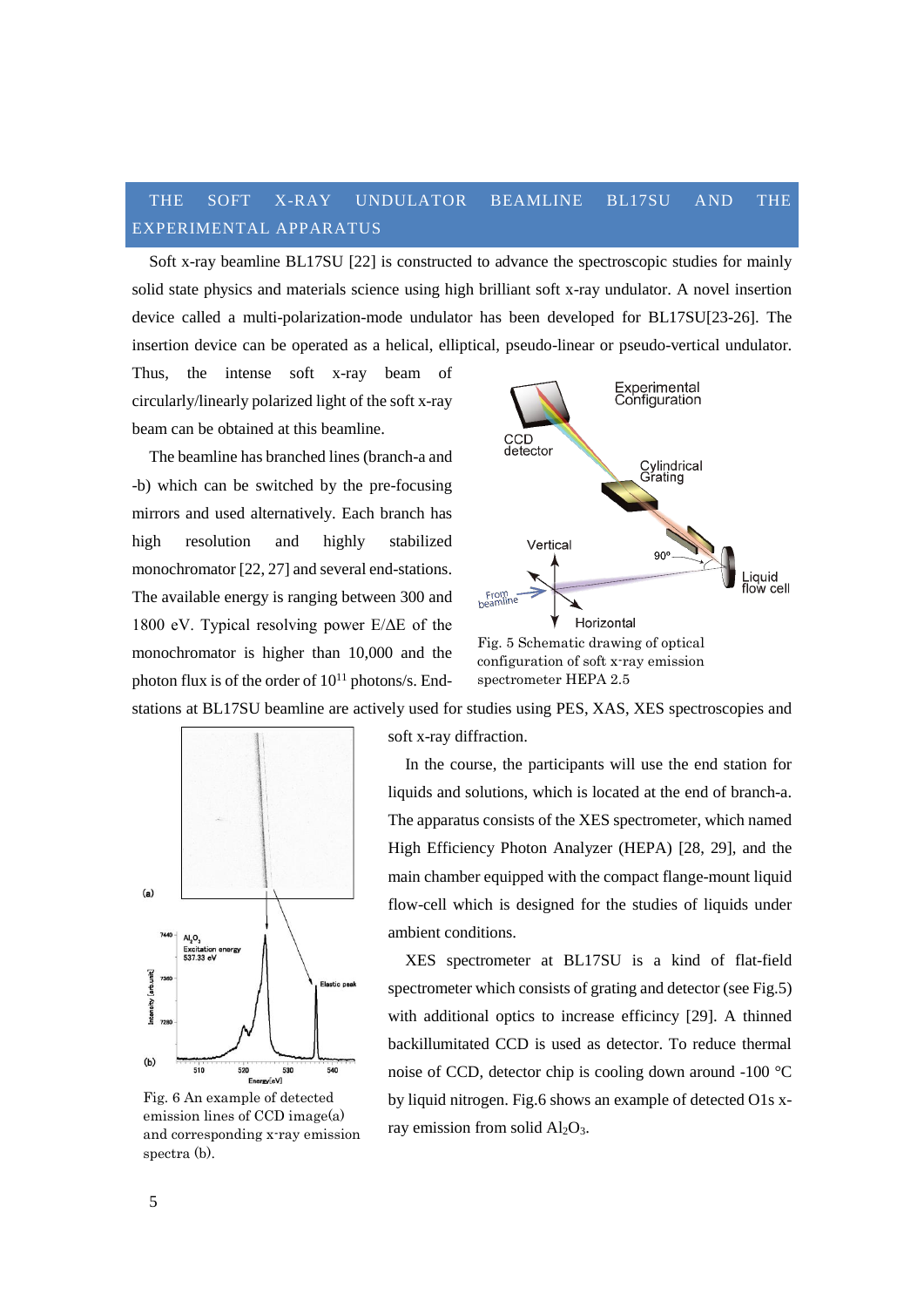Fig.7 shows liquid flow cell which utilizes ultra-thin film with 150nm thick as a window to separate vacuum and sample under atmosphere. Liquid sample is circulate by pumping through the liquid flowcell. Since ultra-thin film window is quite fragile, liquid flow cell has an emergeny pumping out system which detect leak of liquid into the vacuum chamber and stop sample feed by switching valve atuomatically.

A window material can be choosen according to the element of target material. At the moment, SiN (Silicon nitride) and SiC (Silicon carbide) are



Fig. 7 Schematic drawing of liquid flow cell for soft xray spectroscopy

available. Since SiN window is cheap to manufacture, we have use SiN window ususally. If a target sample contains nitrogen, nitrogen signal from the SiN window overlap on the nitrogen signal from samples. In this cse, SiC is choosen to observe nitrogen in the sample liquids without contribution of nitrogen in the window material.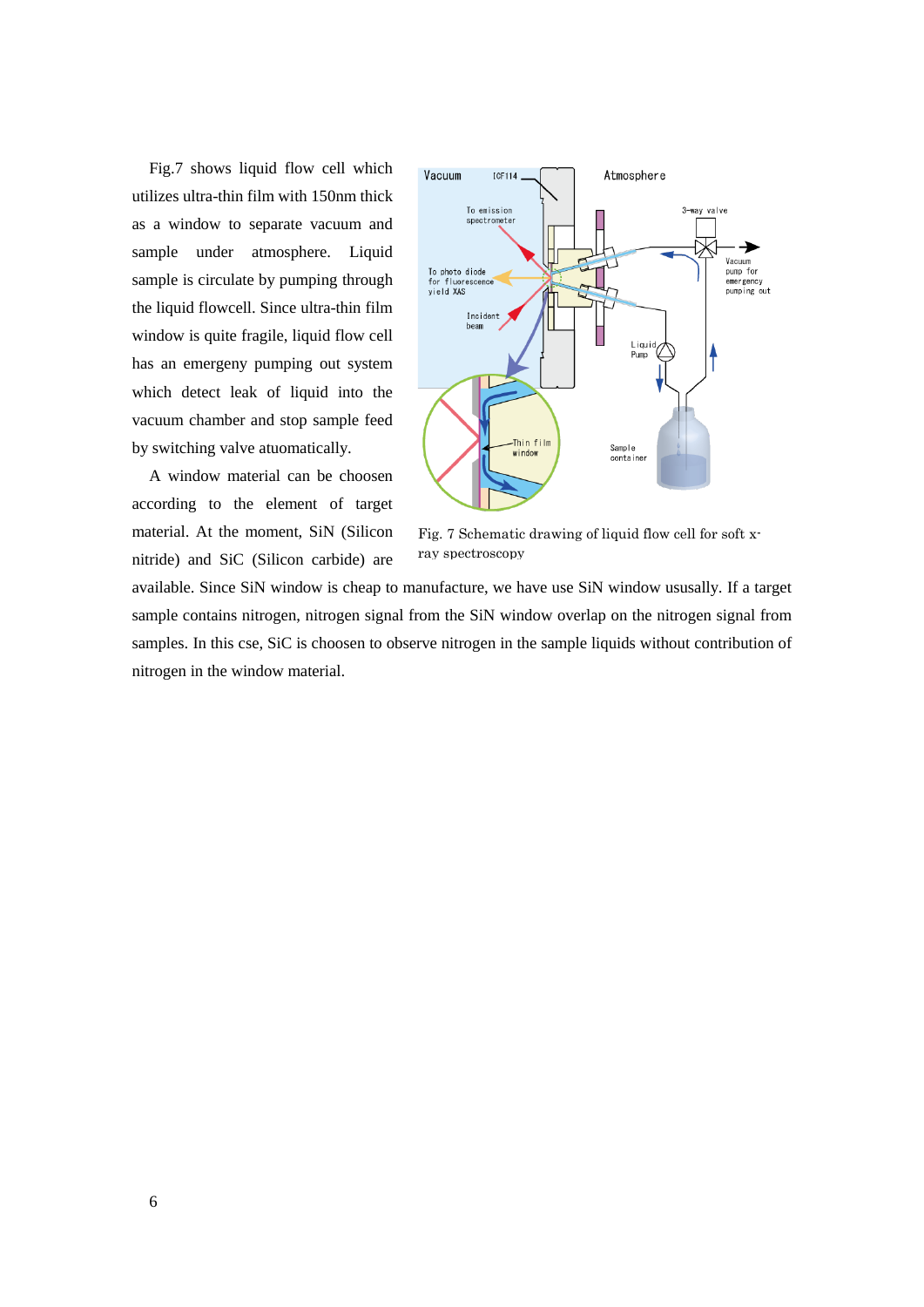## EXPERIMENT PLAN OF THE BEAMLINE PRACTICAL AT BL17SU

In the course, the participants will experience soft x-ray absorption and emission measurements of aqueous solutions under atmospheric pressure. The experiment plan covers standard experimental procedure of XES studies of liquid using selective observation of the molecule.



Fig. 8 An overview photo of liquid flow cell setup for soft x-ray spectroscopy

The followings are a plan of the experimen[t at present.](http://ejje.weblio.jp/content/at+present)

- 1. Preparation of samples and setup of the liquid flow cell for soft x-ray spectroscopy
- 2. X-ray absorption mesurments
- 3. X-ray emission measurents
- 4. Energy calibration of the beamline monochromator and HEPA spectrometer using a hemispherical electron energy analyzer
- 5. Data analysis and discussions

## REFERENCES

1. J. Nordgren, G. Bray, S. Cramm, R. Nyholm, J.E. Rubensson, and N. Wassdahl, *Soft x-ray emission spectroscopy using monochromatized synchrotron radiation.* Review of Scientific Instruments, 1989. **60**(7): p. 1690- 1696.

2. J.H. Guo, Y. Luo, A. Augustsson, J.E. Rubensson, C. Såthe, H. Ågren, H. Siegbahn, and J. Nordgren, *Xray emission spectroscopy of hydrogen bonding and electronic structure of liquid water.* Physical Review Letters, 2002. **89**(13): p. 137402.

3. O. Fuchs, M. Zharnikov, L. Weinhardt, M. Blum, M. Weigand, Y. Zubavichus, M. Bar, F. Maier, J.D. Denlinger, C. Heske, M. Grunze, and E. Umbach, *Isotope and Temperature Effects in Liquid Water Probed by X-Ray Absorption and Resonant X-Ray Emission Spectroscopy.* Physical Review Letters, 2008. **100**(2): p. 027801.

4. T. Tokushima, Y. Harada, O. Takahashi, Y. Senba, H. Ohashi, L.G.M. Pettersson, A. Nilsson, and S. Shin, *High resolution X-ray emission spectroscopy of liquid water: The observation of two structural motifs.* Chemical Physics Letters, 2008. **460**(4-6): p. 387-400.

5. Y. Horikawa, T. Tokushima, Y. Harada, O. Takahashi, A. Chainani, Y. Senba, H. Ohashi, A. Hiraya, and S. Shin, *Identification of valence electronic states of aqueous acetic acid in acid–base equilibrium using site-selective X-ray emission spectroscopy*. Physical Chemistry Chemical Physics, 2009. **11**(39): p. 8676-8679.

6. Y. Harada, M. Taguchi, Y. Miyajima, T. Tokushima, Y. Horikawa, A. Chainani, Y. Shiro, Y. Senba, H. Ohashi, H. Fukuyama, and S. Shin, *Ligand Energy Controls the Heme-Fe Valence in Aqueous Myoglobins.* Journal of the Physical Society of Japan, 2009. **78**(4): p. 044802.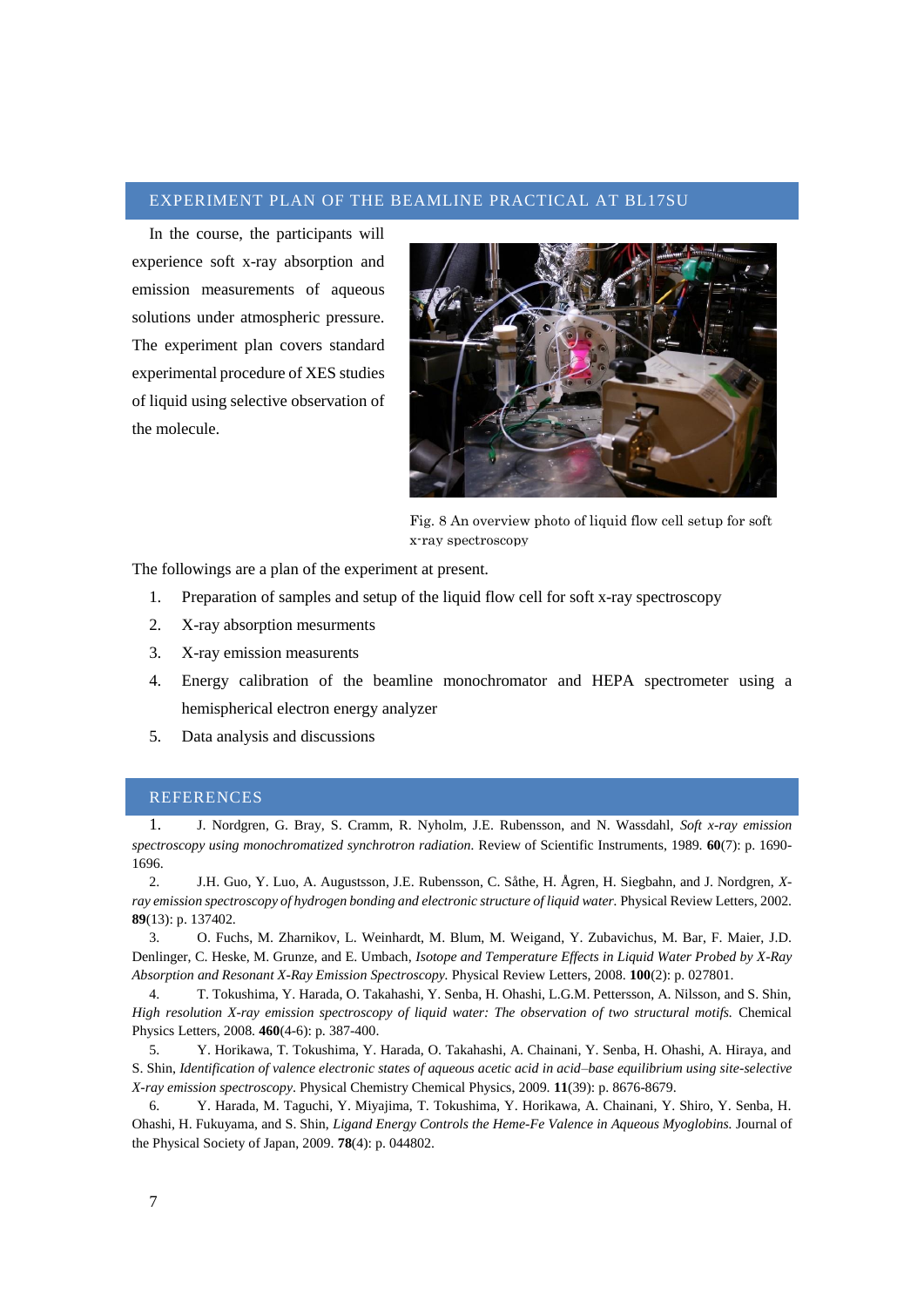7. C. Huang, K.T. Wikfeldt, T. Tokushima, D. Nordlund, Y. Harada, U. Bergmann, M. Niebuhr, T.M. Weiss, Y. Horikawa, M. Leetmaa, M.P. Ljungberg, O. Takahashi, A. Lenz, L. Ojamae, A.P. Lyubartsev, S. Shin, L.G.M. Pettersson, and A. Nilsson, *The inhomogeneous structure of water at ambient conditions.* Proceedings of the National Academy of Sciences of the United States of America, 2009. **106**(36): p. 15214-15218.

8. T. Tokushima, Y. Horikawa, Y. Harada, O. Takahashi, A. Hiraya, and S. Shin, *Selective observation of the two oxygen atoms at different sites in the carboxyl group (-COOH) of liquid acetic acid.* Physical Chemistry Chemical Physics, 2009. **11**(11): p. 1679-1682.

9. J. Grasjo, E. Andersson, J. Forsberg, E.F. Aziz, B. Brena, C. Johansson, J. Nordgren, L. Duda, J. Andersson, F. Hennies, J.E. Rubensson, and P. Hansson, *Electronic Structure of Water Molecules Confined in a Micelle Lattice.* Journal of Physical Chemistry B, 2009. **113**(24): p. 8201-8205.

10. J. Grasjo, E. Andersson, J. Forsberg, L. Duda, E. Henke, W. Pokapanich, O. Bjorneholm, J. Andersson, A. Pietzsch, F. Hennies, and J.E. Rubensson, *Local Electronic Structure of Functional Groups in Glycine As Anion, Zwitterion, and Cation in Aqueous Solution.* Journal of Physical Chemistry B, 2009. **113**(49): p. 16002-16006.

11. Y. Horikawa, T. Tokushima, A. Hiraya, and S. Shin, *Pronounced polarization anisotropy in resonant Xray emission from acetic acid molecules in solution.* Physical Chemistry Chemical Physics, 2010. **12**(32): p. 9165-9168.

12. T. Tokushima, Y. Harada, Y. Horikawa, O. Takahashi, Y. Senba, H. Ohashi, L.G.M. Pettersson, A. Nilsson, and S. Shin, *High resolution X-ray emission spectroscopy of water and its assignment based on two structural motifs.* Journal of Electron Spectroscopy and Related Phenomena, 2010. **177**(2-3): p. 192-205.

13. E.F. Aziz, K.M. Lange, R. Konnecke, S. Ghadimi, R. Golnak, M.A. Soldatov, K.F. Hodeck, and A. Soldatov, *High resolution X-ray emission spectroscopy of water and aqueous ions using the micro-jet technique.* Chemical Physics, 2010. **377**(1-3): p. 1-5.

14. K.M. Lange, K.F. Hodeck, U. Schade, and E.F. Aziz, *Nature of the Hydrogen Bond of Water in Solvents of Different Polarities.* Journal of Physical Chemistry B, 2010. **114**(50): p. 16997-17001.

15. K.M. Lange, R. Könnecke, M. Soldatov, R. Golnak, J.-E. Rubensson, A. Soldatov, and E.F. Aziz, *On the Origin of the Hydrogen-Bond-Network Nature of Water: X-Ray Absorption and Emission Spectra of Water–Acetonitrile Mixtures*. Angewandte Chemie, 2011: p. doi: 10.1002/ange.201104161.

16. T. Tokushima, Y. Horikawa, H. Arai, Y. Harada, O. Takahashi, L.G.M. Pettersson, A. Nilsson, and S. Shin, *Polarization dependent resonant x-ray emission spectroscopy of D2O and H2O water: Assignment of the local molecular orbital symmetry*. The Journal of Chemical Physics, 2012. **136**(4): p. 044517-7.

17. H. Arai, Y. Horikawa, K. Sadakane, T. Tokushima, Y. Harada, Y. Senba, H. Ohashi, Y. Takata, and S. Shin, *Hydrogen bonding of water in 3-methylpyridine studied by O 1s X-ray emission and absorption spectroscopy.* Physical Chemistry Chemical Physics, 2012. **14**(5): p. 1576-1580.

18. A. Nilsson, T. Tokushima, Y. Horikawa, Y. Harada, M.P. Ljungberg, S. Shin, and L.G.M. Pettersson, *Resonant inelastic X-ray scattering of liquid water.* Journal of Electron Spectroscopy and Related Phenomena, 2013. **188**: p. 84–100.

19. Y. Horikawa, A. Yoshida, O. Takahashi, H. Arai, T. Tokushima, T. Gejo, and S. Shin, *The electronic structure of carbonate ion in aqueous solution studied by soft X-ray emission spectroscopy.* Journal of Molecular Liquids, 2014. **189**: p. 9–12.

20. J. Stöhr, *NEXAFS spectroscopy*. Springer series in surface sciences ; 25.1992, Berlin ; New York: Springer-Verlag.

21. A.C. Thompson, D.T. Attwood, E.M. Gullikson, M.R. Howells, J.B. Kortright, A.L. Robinson, J.H. Underwood, K.-J. Kim, J. Kirz, I. Lindau, P. Pianetta, H. Winick, G.P. Williams, and J.H. Scofield, *X-Ray Data Booklet, LBNL/PUB-490 Rev. 2*. X-Ray Data Booklet, ed. A.C. Thompson and D. Vaughan2001, Berkeley, CA: Lawrence Berkeley Laboratory, University of California.

22. H. Ohashi, Y. Senba, H. Kishimoto, T. Miura, E. Ishiguro, T. Takeuchi, M. Oura, K. Shirasawa, T. Tanaka, M. Takeuchi, K. Takeshita, S. Goto, S. Takahashi, H. Aoyagi, M. Sano, Y. Furukawa, T. Ohata, T. Matsushita, Y. Ishizawa, S. Taniguchi, Y. Asano, Y. Harada, T. Tokushima, K. Horiba, H. Kitamura, T. Ishikawa, and S. Shin, *Performance of a Highly Stabilized and High-resolution Beamline BL17SU for Advanced Soft X-ray Spectroscopy at SPring-8.* AIP Conference Proceedings, 2007. **879**(1): p. 523-526.

23. T. Tanaka, K. Shirasawa, and H. Kitamura, *Consideration on an undulator magnetic structure for polarization control.* Review of Scientific Instruments, 2002. **73**(4): p. 1724-1727.

24. K. Shirasawa, T. Tanaka, T. Seike, A. Hiraya, and H. Kitamura, *Development of multi-polarization-mode undulator.* AIP Conference Proceedings, 2004. **705**: p. 203-206.